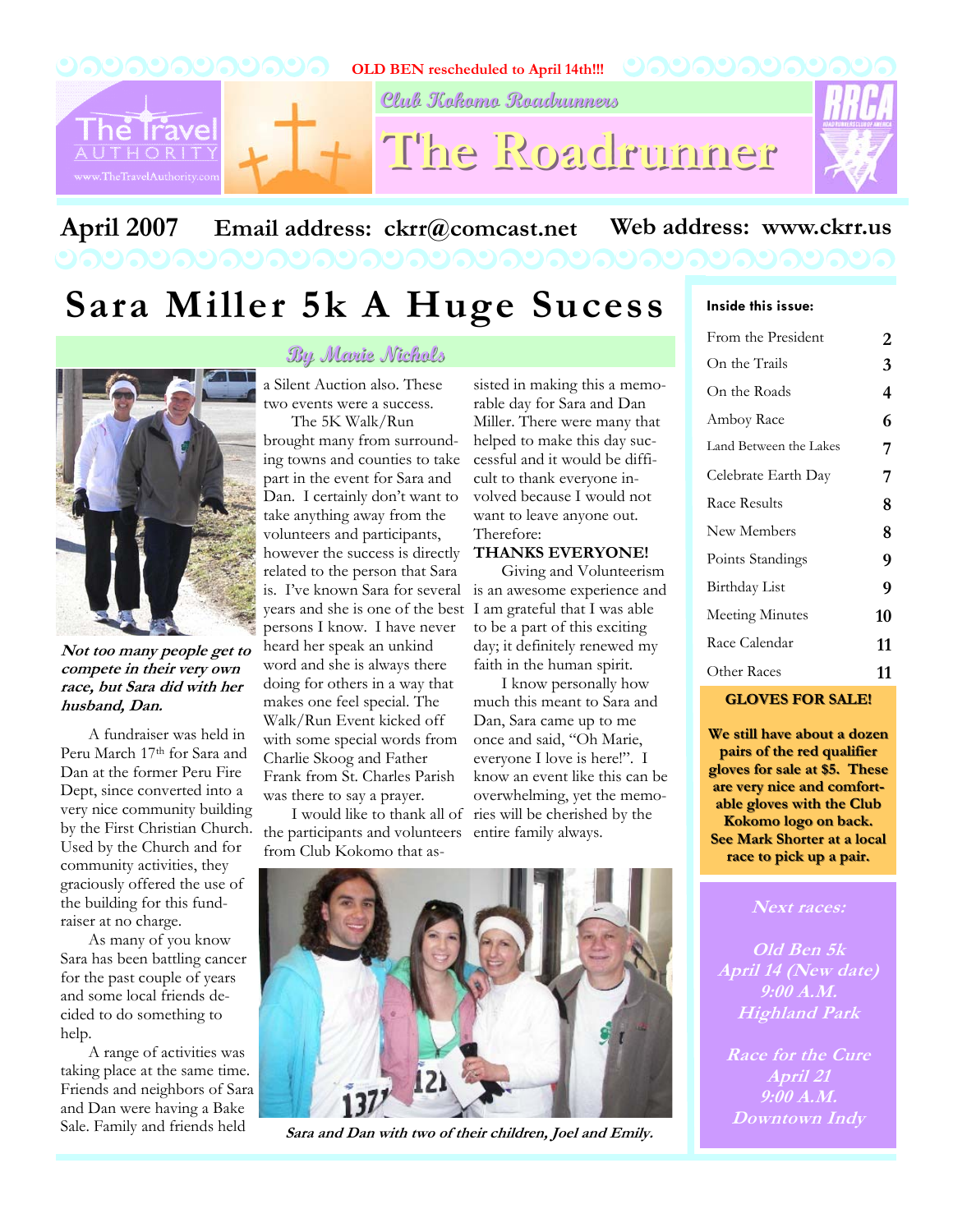**Page 2**  $\star$  T<sub>t</sub>

# **From the President**



As the weather gets warmer we are all anxious to put away the cold weather gear get off the treadmills and get outside and get some good training in for the summer races. With the MINI coming up for most of us who make the annual pilgrimage to INDY to run the greatest spectacle in racing as seasoned veterans I do not have to emphasis the importance of gradually ramping up your mileage. We would all like to see one another running the races coming up this year and not standing, sitting, or hobbling on the sidelines injured.

The beginning of the nice weather is also a time of the year when the active members and Club officers begin to make sure that the races that we direct have a race director lined up, an appropriate amount of funds are available, and volunteers are on hand. This year we have come up short on a couple of the above items for more than one race. At the last minute we realized that we were short a race director or two for a couple of races, but we were able to strong arm a few individuals into taking over the

## **By William Irvin By William Irvin**

races for this year. If there is anyone who is interested in directing a race, please contact myself of Mark Shorter and we can take you through the routine. In particular, the Haynes Apperson race, our signature event, will need a race director for 2008. Bill Barnett is going to retire from Delphi as well as the Haynes Apperson. (Congratulations Bill on the former). Bill did a tremendous job last year as well as the years before when he and many other Club members tackled that event.

We have also come up short on the sponsorship side of the races for this summer. This is has to do with more than one variable that is within our control and outside of our control. There's not much we can do with the variables outside of our control. The items that we can control have been addressed and we believe that we are on the right track to resolve for the future. In the past, the Club received sponsor money from companies here in Kokomo for each race through the efforts of the director for that race. We would also receive money from certain companies every year and could always count on that money to be there. Unfortunately times have changed, but so has the Club, in a good way.

In the past couple of years the Club has rearranged the way that we think of sponsors and how we need to advocate for sponsors. Instead of having a company sponsor a single race where they only get advertising for that race only they are now sponsoring the Club as a whole and will receive marketing for the entire year. The way that we have thought of changing the way that we go after sponsors is to create a committee of approximately 10 members that will act as a business unit of Club Kokomo. They will be responsible for contacting the businesses in Kokomo for the opportunity to sponsor the Club as a whole. This will eliminate a lot of the work for the race directors as well as eliminate the repeat requests to one business. This committee is being assembled and will be in full swing for the 2008 fiscal

year. If you are interested and have the ability to sell the Club for who we are please contact Ray Tetrault and/or Charlie Skoog.

Club Kokomo has become more involved in the community not only pushing our mission statement to strive for a healthy lifestyle through running and walking, but also through providing money we raise to the local charity groups in Kokomo. It will be in the Club's best interest to become more organized and business oriented as we look towards our future. With the 501c status that we received from the IRS it should be easier to obtain money from sponsors from the local businesses. However, businesses will be more interested in how we run and organize our Club before they start throwing money our way.

#### Sara's Run

For those of you who made it to Peru for Sara Miller's benefit run you are all witnesses to the power of friendship and the ability for people to come together and support such a wonderful woman. Sara was at the race and you could tell by the bright shining smile she had that she was on cloud 9 to have so many friends and family come out and provide their love and support. It was a little bit chilly, but I believe that if it were 30 below zero those who were there would have still gone to support Sara. A big thank you goes to Charlie Skoog and his efforts to help the race directors in Peru kick off such a great event. Any chance that this will be an annual event Chuck!?

We are all blessed to call Sara our friend and fellow runner and should strive to be as strong and faithful as she is during this period in life for her. We all send our thoughts and prayers to Sara and pray that the Lord lift her spirits high and provide comfort to her. Stay strong Sara we are all here for you if you need anything!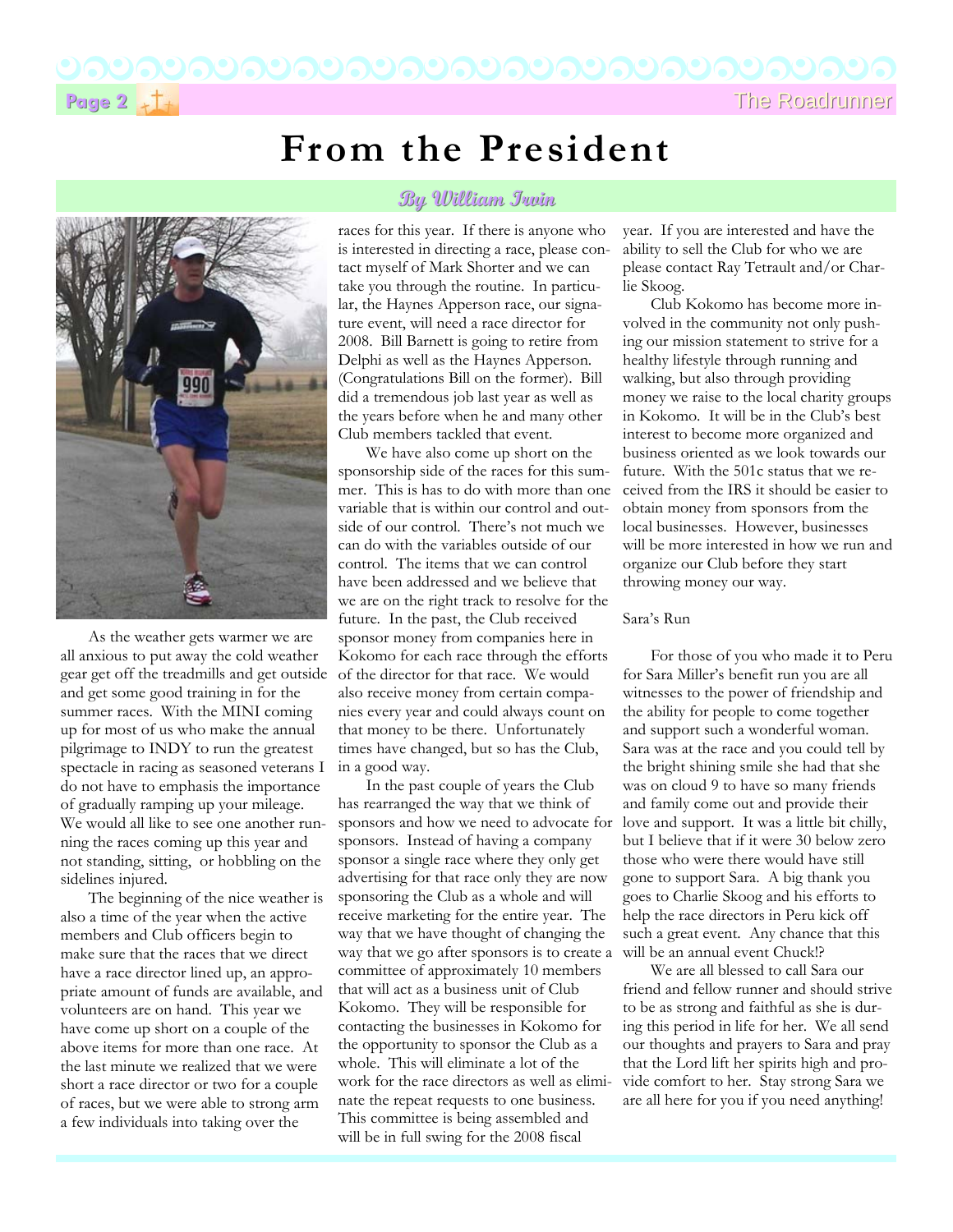

# **On the Trails**

## **By Charlie Skoog By Charlie Skoog**



Saturday, March 17, was a special day for many of us who were able to participate in Sara's 5K in downtown Peru. It was a lovefest for Sara Miller and her family as 172 runners and walkers completed the run/walk and many others supported the event which included a bake sale and silent auction. Another positve outcome was the opportunity for Club Kokomo, The Friends of the Nickel Plate, and Peru Rotary to strenghten relationships as we work together building a paved trail that will extend from Peru to Kokomo and beyond. As we set the course up and managed the finish line, plans were made for a bigger and better Cole Porter event on October 6, which will raise thousands of dollars for the Nickel Plate Trail.

This spring another section of the NPT will be paved from Bunker Hill, south to Miami and beyond. The trail is now open for hiking or mountain biking from the Bunker Hill Speedway south to Cassville. Many of you have already visited the the 3.4 miles of paved trail in Miami County that was included in last years Cole Porter 15K. For more information visit www.indianatrails.org.

Planning for trails and greenspace in howard County remains dormant in the visioning stage. In December of 2006 our local Metropolitan Planning Organi-

zation's policy board approved the formation of a Citizen's Advisory Group as the first step toward implementation of a local multi-modal transportation plan. Without a plan nothing will happen. County Commissioner Paul Raver is Chair of the Policy Board and is supposed to appoint the committee. Any of you who know Paul might mention to him that this is an important issue that needs to be addressed.

In January, City Engineer Carey Stranahan and I met with local Chrysler officials and proposed a partnership which will help fund a pedestrian/bicycle US31 overpass, as well as a trailhead on property owned by or adjacent to Chrysler. The inactive rail line, from Smith Road on the north side of Kokomo to Cassville, has recently been taken out of service and we are working with Indiana Trails to get this section railbanked and purchased.

Amazingly, as I was typing this article I received a call from Patsy Liali who works for the planning commission. She had just received a call from Dr. Robert Kinsey who wanted to know if there was a plan for a trail on the abandoned rail line that runs from the west side of Kokomo to Russiaville. Patsy was recently promoted to Planner and she knew that there is no official plan but she thought I might know something. Patsy mentioned that she lives in Alto and would love to be able to ride her bike from home to downtown but it was too dangerous. She said if there was a trail I would use it to. How many times have I heard this? Patsy and Dr. Kinsey both live in David Trine and Paul Wyman's County Districts. I told Patsy to call or email Paul and David to let them know this is important. When I talk to Dr. Kinsey he will get the same message. To all of you, whether you live in the city or county, you have an elected official who has no idea that you, the voter, care about this issue. There is an election coming up. Pick up the phone!!

Readers of this newsletter should know that Ray Tetrault has a dream of a running park in Howard County. In March the Wildcat Creek Foundation met with local and corporate officials of Martin Marietta to discuss hundreds of acres of creekside property they own between Malfalfa Road and 440W just west of Camp Tycony. This property which includes an island in the middle of Wildcat Creek was identified in a Purdue study last spring (remember that Howard County does not have a plan for trails, greenways, or any form of multi-modal transportation) as having great potential as a natural area and/or linear park with trails. The Foundation asked M-M to consider giving us the property as an act of corportate goodwill or provide conservation easements for responsible natural and/or recreational uses. Martin Marietta was cautiously receptive to our proposal. We have started a dialogue that could eventually lead to Ray's running park as well as a river trail.

The county I was born in, Vermilion County, Illinois has thousands of acres of County Parks with miles of trails. They even have bathrooms in their county parks! Vermilion County has the same population as Howard County but is much poorer in per capita income. If you read the local news you know that we are broke and taxes are already too high. I believe there is a better way and with improved resouce allocation we could have a county park(s) with bathroom(s) as well as a bigger jail. Perhaps if we focused a little more on quality of life issues we eventually would not need bigger jails.

If you are still reading I thank you for your patience and remind you that every good work requires a plan. Let someone in authority know you would support a plan if only there was one. Hope to see ya on the trails of Howard County …… someday!!

**Note: For those of you who want to run the Howl at the Moon registration opens April 1st and it fills up quickly!**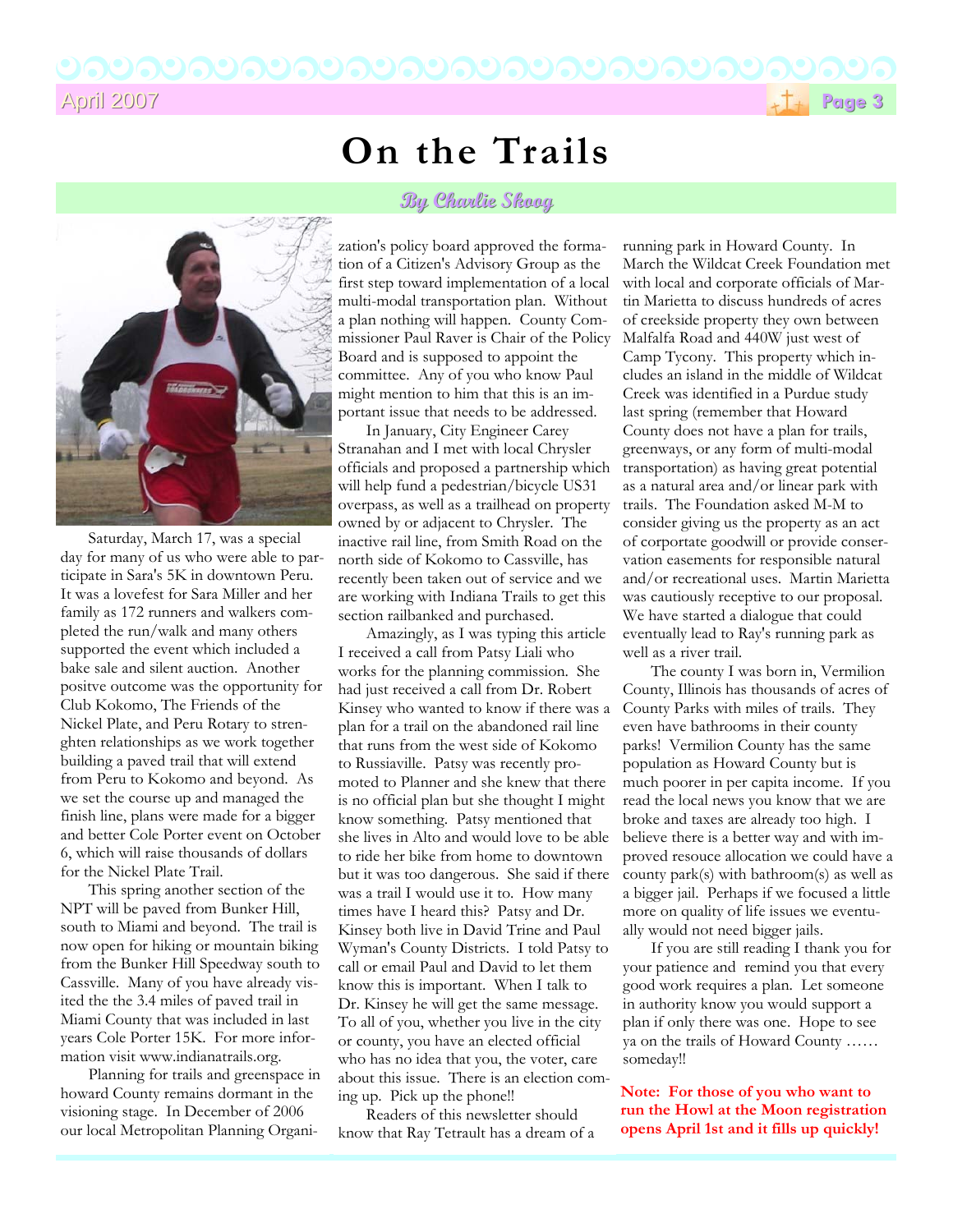**Page 4**  $\star$  The Roadrunner

**Who could forget Johnny 'O (alias "Captain Jack") at the 2005 Race for the Cure?** 

#### **ANSWERING THE CALL AGAIN**

Club Kokomo's Race for the Cure team is 80 strong, which is a record. The members include:

Rhenda Acton, Gratz and Terri Bailey II, Larry Bales, Bill, Kathie, and Amanda Barnett, Lisa Birkhimer, Walter and Diana Brown, Stephanie Brutus, Sylvia Burgin, Mary Cameron, Robin Cole, Lisa Corbitt, Mike Deardorff, Cyndy Eynon, Lisa Frank, Myra Gammon, Doris Griffith, Camille, Aiden, and Josh Helvie, Amy Ho, David Hughes, Will, Allison, Zoe, and Griffin Irvin, Rachelle, Ashlyn, and Cameron Johnson, Michael and Elizabeth Lake, Jerry Lambert, Dave Leonard, Cheryl Marner, Eric Mathew, Amanda and Alexander Maxwell, Jeanette and Lauryn Merritt, and Tom Miklik.

And Mary Miller, Diana Mitchell, Ron, Geana, and Hannah Moore, Jennifer Ogle, Amanda and Kylee Pena, Joyce Pennycoff, Beverly Reid, Krysta Rhea, Debbie Rife, Jill Robbins, Pat Robertson, Jackie and Cynthia Sanders, Lorene Sandifur, Stan Shuey, Charlie Skoog, Rocky and Judy Smith, Ricke Stucker, Kathy Touloukian, Greg Townsend, Steve and Barbara Wand, T.A., Heather, Lauren, and Natalie Weber, Dave White, John and Anne Wiles, Mike, Laura, and Cassie Williams, and Shirley Wilson.

## **On the Roads**

## **By Johnnie 'O By Johnnie 'O**

Johnny 'O is very familiar with many of m. these 80 names, because they answer his call for the Komen Indianapolis Race for the Cure year after year. Actually, most of these people have answered all of Johnny 'O's calls for help no matter the cause or event year after year.

Johnny 'O is truly blessed to have such friends. So, once again, Capt. Jack salutes these people who broke last year's record of 71 team members. He also thanks team members who raised an additional \$521 for Race for the Cure.

 Milt and Helen Brown, Race for the Cure team members for many years. Milt and Helen could not make this year's race, so, instead, they donated \$50. Melissa Falcone also made a donation in the name of the team. Team members who made donations in addition to their entry fees included Rhenda Acton, Doris Griffith, David Hughes, Diana Mitchell, Charlie Skoog, Judy Smith, and Mike Williams.

Capt. Jack will pick up the team's race packets on April 16, and distribute them April 18 near Old Ben in Highland Park at 5:15 p.m. Capt. Jack will be participating in CK's Wednesday night training run, so he will be in the park until 6:30 p.m.

Capt. Jack also will have race packets 5

a.m. race day (April 21) at Lowe's on U.S. 31 South, and at 7 a.m. at IU-PUI's Library steps in Indy.

Team members, who want to caravan to Indy on race day, should meet in the north east section of Lowe's parking lot at 5 a.m. The team will leave for Indy at 5:15 a.

Arriving at the race site near Indy's Military Park at 6:30 a.m. is early for a 9 a.m. start, but race organizers expect 35,000 participants and parking is a problem for people who arrive late. One of the best routes to race site parking is south on Meridian Street to Michigan Street, west on Michigan to parking lots between West and Blackford streets. Park in the lots on the north side of Michigan; they are easier to get out of after the race.

By arriving early, you can browse the Health Fair Expo, Kids for the Cure, and merchandise tent, and have a free breakfast courtesy of the many vendor booths.

There is race day registration from 7 a. m. to 8:30 a.m. Participants in the Pink Parade begin lining up at 7:15 a.m., so CK's team members are asked to be at IUPUI's Library steps on New York Street at 7 a.m. for a team picture. After the race, team members can join Capt. Jack at 11 a.m. for lunch at Don Pablo's, which is on the west side of U.S. 31 in Carmel.

If team members need to make other arrangements to receive their race packets, telephone Capt. Jack at (765) 452-



**Group shot from 2006.**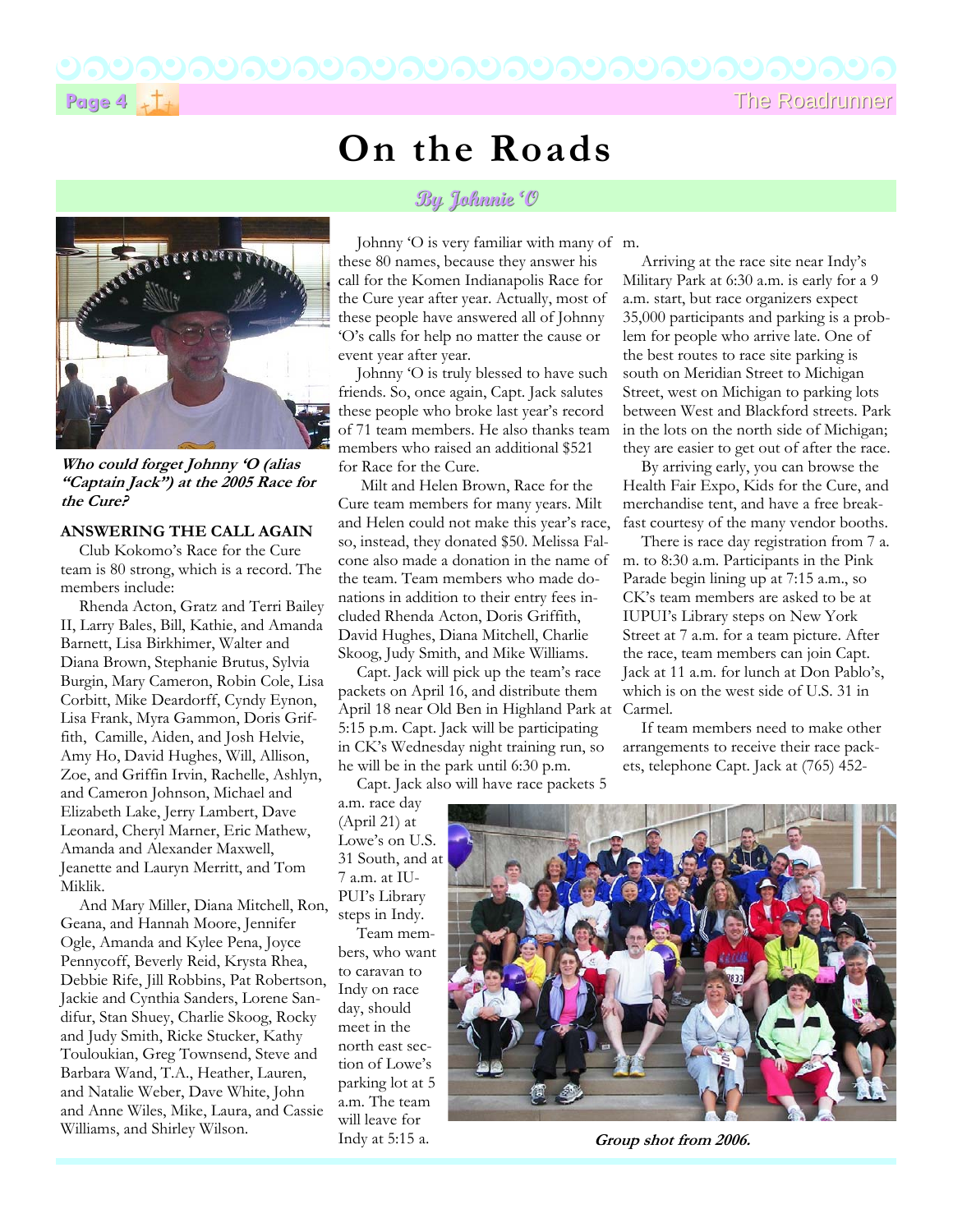April 2007 April 2007**Page 5**



# **On the Roads (continued)**



**Jack and Cindy Sanders after last year's event.** 

#### 6706 or email jwiles9890@aol.com

#### **NEW GRANDDAUGHTER**

CK members Dan and Sara Miller welcomed a new granddaughter in early March. Proud parents are Matthew and Emily.

 "They will call her Katherine Elena," Sara wrote March 9. "Later, they will call her Katherine and maybe Kate."

During her battle with breast cancer, Sara has inspired and informed us, and prompted many to join CK's Race for the Cure team. You can drop her a note at saramiller@earthlink.net

### **SAN DIEGO TRAILS**

I first visited San Diego nearly 23 years ago when Anne 'O and I stayed at her brother Chas' home while we attended the 1984 Los Angeles Olympics. I marveled at the innovative city's miles of paved running/biking trails. In a March visit to Chas' home now in the San Diego suburb of Poway, I marveled at the "next" step in quality of life enhancements. On one side of the busy streets,

were the typical concrete sidewalks; on the other were eight-foot wide "dirt" trails.

Signs carry the names of the trails. At several intersections, distance to destinations such as a hospital, business, or park are listed on trail-friendly signs.

The trails are used by runners, walkers, bicyclists, and, of all things, horse riders. Yes, it was common to see riders galloping their horses past lines of cars and trucks.

The San Diego area has 600 miles of trails. Johnny 'O has been working for four years to get INDOT to approve about a mile extension to the existing Walk of Excellence and a pedestrian

bridge over Wildcat Creek. At this rate, Howard County will match San Diego's trail system in 2,400 years.

### **FLOWER POWER**

Club Kokomo certainly has been well represented among groups that have helped beautify downtown Kokomo by planting flowers in hanging baskets and around trees and the City Building.

CK members joined other groups and individuals in March and planted flowers in 250 hanging baskets. The baskets will be in greenhouses until May when they will be hung on light posts along West Sycamore Street and throughout downtown Kokomo.

May 19 (Saturday), volunteers will plant petunias among tulips and daffodils around trees in the downtown area. CK members helped plant more than 12,000 tulip and daffodil bulbs last fall.

The May 19 volunteers will meet at 8 a.m. for coffee and muffins at Sycamore Market Place, 115 E. Sycamore St. We will plant until noon. If you can help, call or email Johnny '0 at 454-7926 or jwiles9890@aol.com**.**



**On the left: Greg Townsend and Charlie Skoog fill planters with potting soil. On the right: Sylvia Burgin plants petunias in one of those planters.**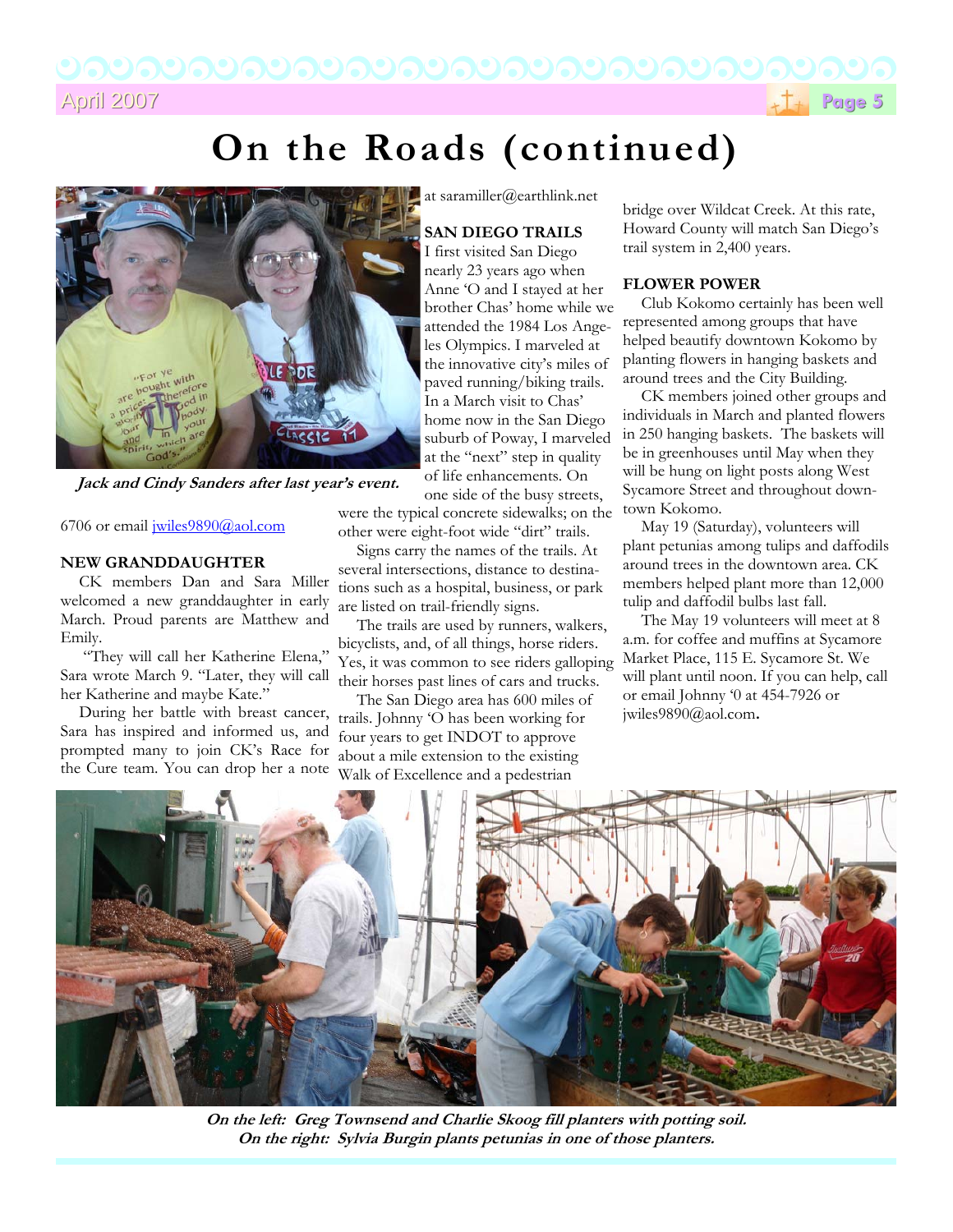# **Page 6**  $\frac{1}{2}$  The Roadrunner

# **Amboy Race Is Just a "Must Do"**



**Scott Colford nears the completion of his Amboy victory.** 

I was really thinking about not attending this year because Patti couldn't make it and it kind of put me in a "I don't really wanna go without her" kind of mood. I knew I had obligations to the club to get some photos if I could and I had tons of gloves, clothing, plaques, etc. left over from the awards banquet to get to award winners and really needed to be there. Soooo, I pulled on my shoes and out the door I went with my mini photographer in tow (thank you once again, Quinn).

You know, the Amboy race is just a "must do". It's just one of those races where everyone is in a good mood. John and Carolyn do a wonderful job of putting on an awesome event, everyone is so happy to be out and about after being cooped up all winter, and we all know what happens right after finishing – we all gorge ourselves on pancakes.

## **By Brian Reinhardt By Brian Reinhardt**

But it's not just that. This is just a great group of people – the folks in Club Kokomo. Yeah, there are many others there and lots of them very likable, but I always end up thinking what a quality group we have in this club. I know I had at least 20-30 people say, "Good morning!" or "How are you?" or "Have a good race!" or something very similar. Even more than that, I was asked to, "Say hi to Patti for me." or "Tell Patti we missed her!".

People just care and it's something that lifts my spirit every time. The more years I'm a member of this club and get to know people, the more impressed I am with their giving spirits. Yeah, I still wish that Patti had been there with me because I missed her a lot, but the encouragement I got from those that knew I missed her because they missed her too was amazing!

As you would expect from a race with such a good group, it was just plain fun. Running by smiling encouraging face after face never gets old and while it may hurt the breathing rhythm a bit, nobody seems to care much. Those uplifting opportunities are just more important than that 1 or 2 seconds off of a 5k time.

Club member Scott Colford won the men's race with an impressive early season time of 16:48 and another club member, Seth Daugherty, was second (and travelled all the way from Missouri). In the women's race Heather Weber was the first club finisher for the women with a 22:09 and came in second overall. The walking race saw a battle right down the wire between two club members, Rick spencer and Russell Fox, with Rick taking the win by 3 seconds with a 32:02. The women's race was won by another club member, Mary Miller, with a 34:58.

This race is just a good way to start the running season. It gives us all a chance to get out there for some fresh air, but more importantly it



**Joe Rangel ran away with an agegroup award.** 

gives a chance to reconnect with some old friends. See you next year!



**Mark Rodgers and Laura Bauson battled**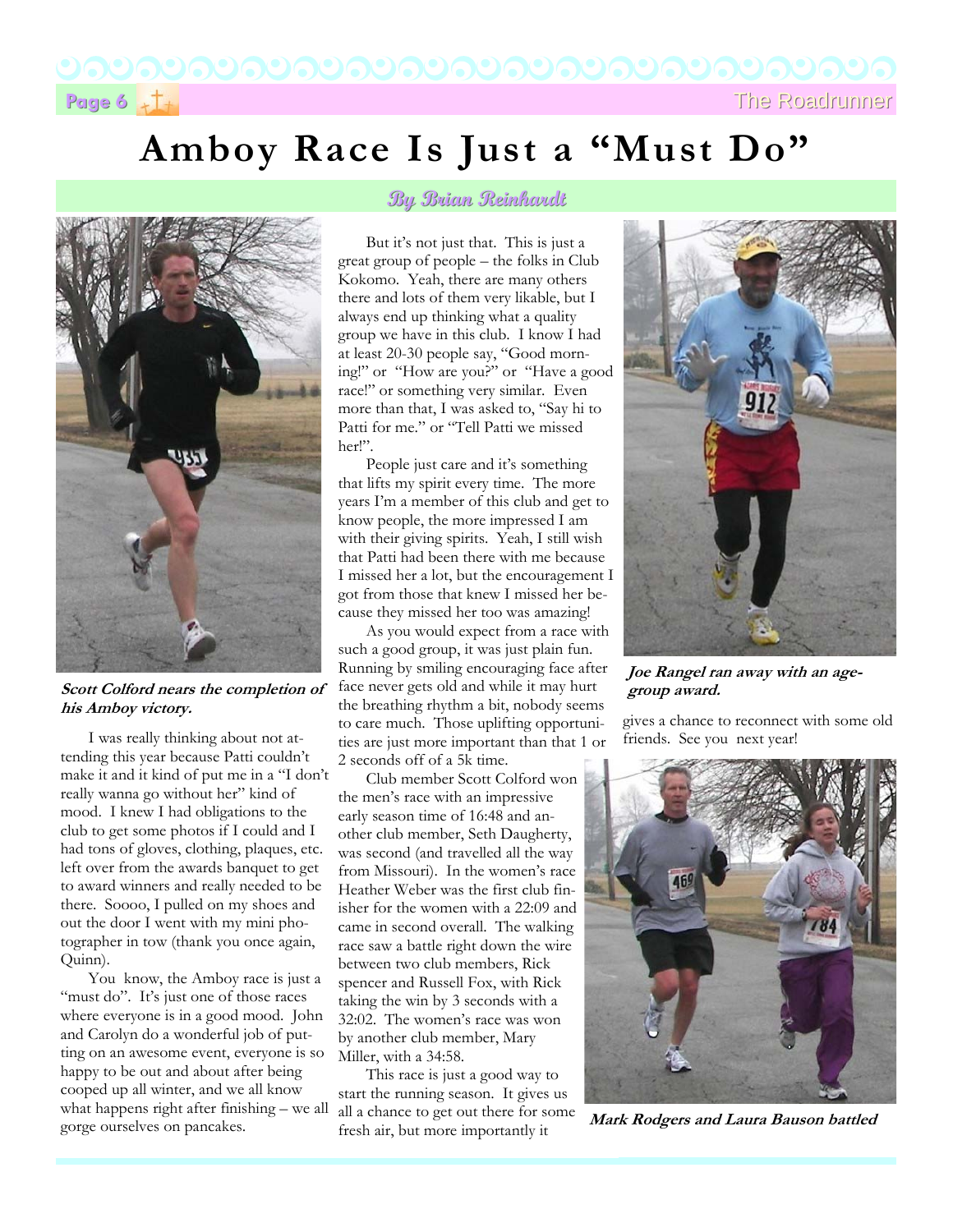April 2007 April 2007**Page 7**



# **Land Between the Lakes**

**By Gina Sheets By Gina Sheets**

Travis and I ran the Land Between The Lakes trail run in Grand Rivers Kentucky recently. Travis did great in the 23k, finished in the top 20's. I started the 50 miler but got bumped down to the 60k due to a strict cut off time. This trail was nice but was a single track so you stayed in a line for the first 12 miles or so. This trail also took out a lot of runners. In the first four miles I saw one lady fall and break her collar bone and then I saw a young man who was in shock after breaking his ankle. The course was beautiful, aid was good and the small community of Grand Rivers doubles in size during the race weekend.



Land Between the Lakes Trail Runs Grand Rivers, KY March 10, 2007

 $2.3k$ 1. Steven Hart 1:36:39 1w. Gigi Wolfe 2:10:12 28. Travis Sheets 2:13:20 149 Finishers

60k

1. Jeff Andrew 4:59:37 1w. Christine Crawford 5:07:31 55. Gina Sheets 8:36:34 84 Finishers

# **Celebrate EarthDay**

## **By Charlie Skoog By Charlie Skoog**

Earth Day is most generally recognized as April 22 but for many of us it is a month long or year round activity. On Saturday, April 14, 9:00 am, you are invited to an official Club Kokomo, Adopt-A-Highway work activity. We will be partnering with our friends from UAW Local 292 as we clean adjacent 2.5 mile sections of SR19 from SR22 to 500S. Volunteers will meet at the Macedonia Christian Church which is 1.5 miles south of SR22 on Highway 19. Trash bags and safety vests will be provided. Volunteers must be at least 12 years old and a responsible adult must sign the INDOT waiver.

April 28 the Wildcat Guardians will be cleaning the Wildcat, it's banks, and floodplain in various locations throughout Howard County. Volunteers will meet at the senior Center parking lot in Foster Park at 8:30 to receive a job assignment. A few years ago at a similar Guardian sponsored event, Club President Will Irvin met Allison who became his wife and blessed him with Zoe and Griffin. What better way to remember Earth Day!

Please call 457-2607 or email runckrr@aol.com if you plan to participate in either of these events.



**From left to right: Club members Mike Graham, Keith Hill, Darin Hollingsworth, Byron Bundrent, and Mark Shorter compete at Amboy.**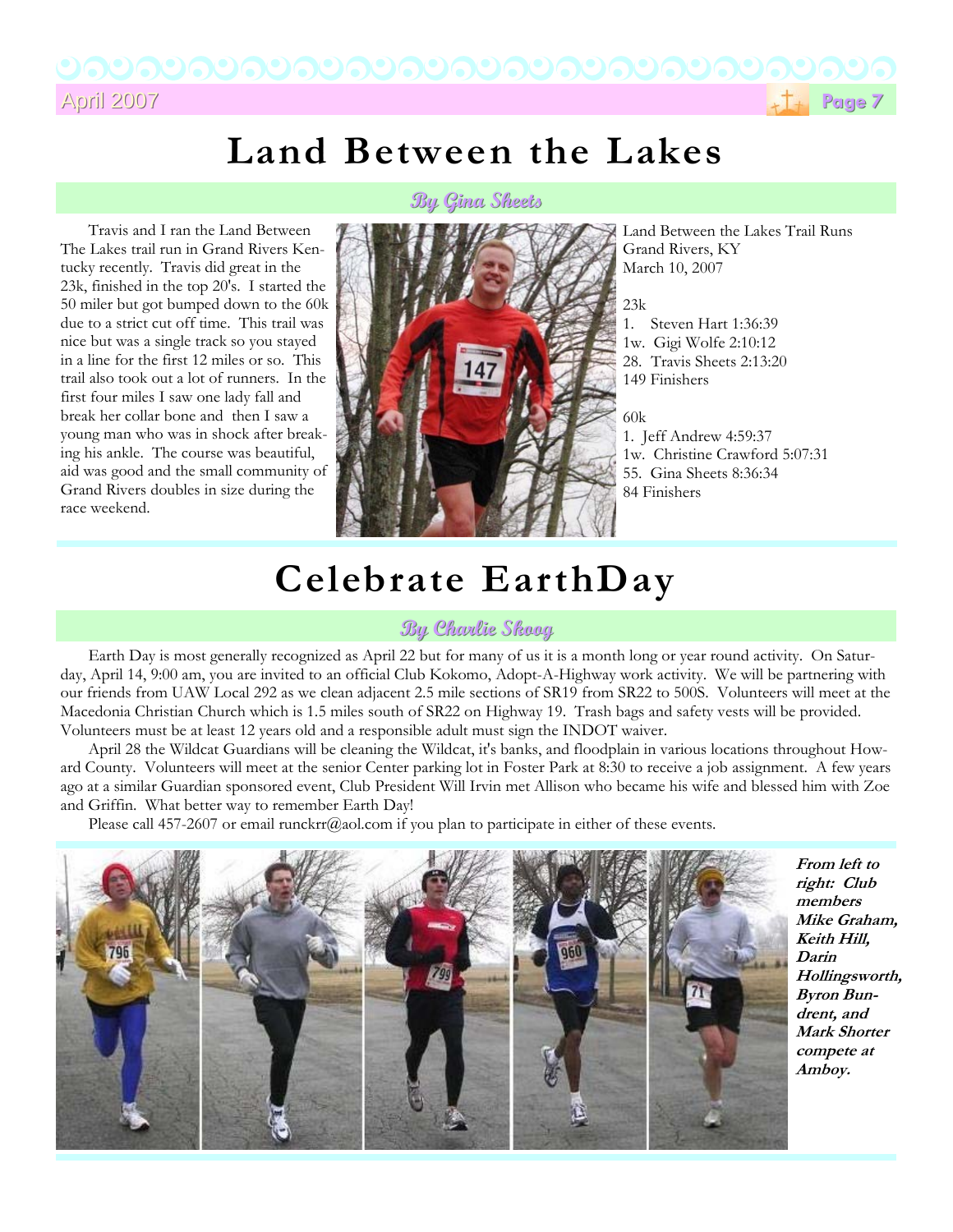**Race Results** 



### John Norris 5k March 10, 2007 Amboy, Indiana

#### Run

- 1. Scott Colford 16:48
- 2. Seth Daugherty 17:36
- 5. William Irvin 18:38
- 6. Byron Bundrent 19:16
- 8. Dan Lutes 19:32
- 10. Brian Reinhardt 19:41
- 11. Matt York 19:43
- 12. Jeff Kuczera 20:10
- 17. Nathan Hovermale 20:42
- 19. Al Hochgesang 20:55
- 22. Ron Moore 21:13
- 23. Eric Mathew 21:25
- 26. Jennifer Riggle 21:39 1st Female
- 30. Joe Rangel 22:00
- 31. Heather Weber 22:09
- 34. Earl Strong 22:38
- 35. Michael Graham 22:39
- 36. Michelle Hollingsworth
- 22:42
- 41. Mark Shorter 23:01
- 42. Keith Hill 23:24
- 43. Darin Hollingsworth 23:37
- 43. Gregory Townsend 23:37
- 47. Kathy Bagwell 24:16
- 48. Bill Barnett 24:34
- 49. Mike Deardorff 24:40
- 112. Lisa Jones 32:49 113. Ryan Hanlon 33:02 117. Bob Cupp 35:22 118. Jeanette Merritt 36:37 119. Holly Hurlburt 39:23 120. Darrell Pennycoff 41:57 120 Finishers Walk 61. Jordan Lee 25:07 62. James Longwith 25:09 63. Vern Graves 25:11 64. David Hughes 25:13 69. Tom Miklik 25:43 72. Jerry Meiring 25:50 74. Allison Irvin 25:56 75. T. A. Weber 25:56 76. Laura Bauson 25:57 77. Mark Rodgers 25:57 78. Sam Williamson, Sr. 26:00 80. Ken Swinehart 26:30 81. Cassie Bauson 26:30 83. Sarah Lee 26:55 84. Stan Shuey 27:04 86. Vanessa Lorenz 27:23 89. Kim Lee 27:38 89. Charlie Skoog 27:38 92. Ryan Bagwell 27:48 93. Russ Hovermale 27:56 95. Joyce Pennycoff 28:46 96. Steve Kilcline 28:46 97. Dale Sullivan 28:59 99. Jillian Weaver 29:48 101. Bill Heck 30:41 102. Rhenda Acton 31:02 105. Christine Williamson 31:18

51. Josh Revils 24:42 56. Ricke Stucker 24:50 58. Lorene Sandifur 24:56

106. Amber Longwith 31:20

1. Rick Spencer 32:02 2. Russell Fox 32:05 3. Keith McAndrews 33:25 4. Mary Miller 34:58 5. Steve Inman 36:04 6. Amanda Pena 36:26 7. Tim Taflinger 37:29 8. John Robertson 38:07 10. Robin Michael 39:27 11. Sylvy Bledsoe 40:50 12. Debbie Riffe 41:19 13. Rocky Smith 41:57 14. Jane Inman 43:37 15. Raye Jean Swinehart 43:37 16. Silvia Burgin 44:41 17. Judy Smith 44:41 18. Toney Lorenz 46:13 19. Angela Lorenz 46:14

109. Linda Lutes 32:15

- 
- 22. Jackie Sanders 49:14
- 22 Finishers
- Sara Miller 5k Run/Walk March 17, 2007 Peru, Indiana
- 1. Cody Siblisk 16:27
- 2. Scott Colford 16:47
- 5. William Irvin 18:24
- 7. Byron Burdrent 19:10
- 8. Nathan Hovermale 19:26
- 10. Brian Reinhardt 19:47
- 13. Heather Weber 20:51 1st Female
- 20. Dennis Ball 24:24
	- 22. David Hughes 24:58
	- 23. Tom Miklik 25:25
	- 31. Russell Hovermale 26:31
	- 32. Patti Reinhardt 26:41
	- 33. Michael Lake 26:43
	- 42. Joyce Pennycoff 28:32
	- 53. Doug Mankell 33:15
	- 54. Katie Mavrick 33:19
	- 55. Robin Cole 35:02
	- 61. Tim Taflinger 36:51
	- 62. John Robertson 37:05
	- 63. Amanda Pena 37:18
	- 76. Debbie Riffe 41:40
	- 77. Brittany Lake 42:25
	- 78. Rhenda Acton 42:34
	- 86. Sylvia Burgin 45:15
	- 114. Jackie Sanders 49:11
	- 172 Finishers

- **New Members**
- **Stephanie Drake-Holtson Brayden York Joseph Drake Holtson Heather Mehring Greg Sumpter**
- **Jillian Weaver Matt York Darcie York Lillian York**

**Welcome to Welcome to Club Kokomo! Club Kokomo!**



**Lisa Birkhimer on either side of Don's daughter Angel Hinson after running a recent Dino 15k** 

> **Cross Country event. As you can see they all spent some time on the ground, but had no serious injuries from their falls. Schwew!!**

**Joseph Holtson** 

**Club Members Don Gifford and** 

**Justin Ashcraft Anna Dollens** 

**Ian Holtson**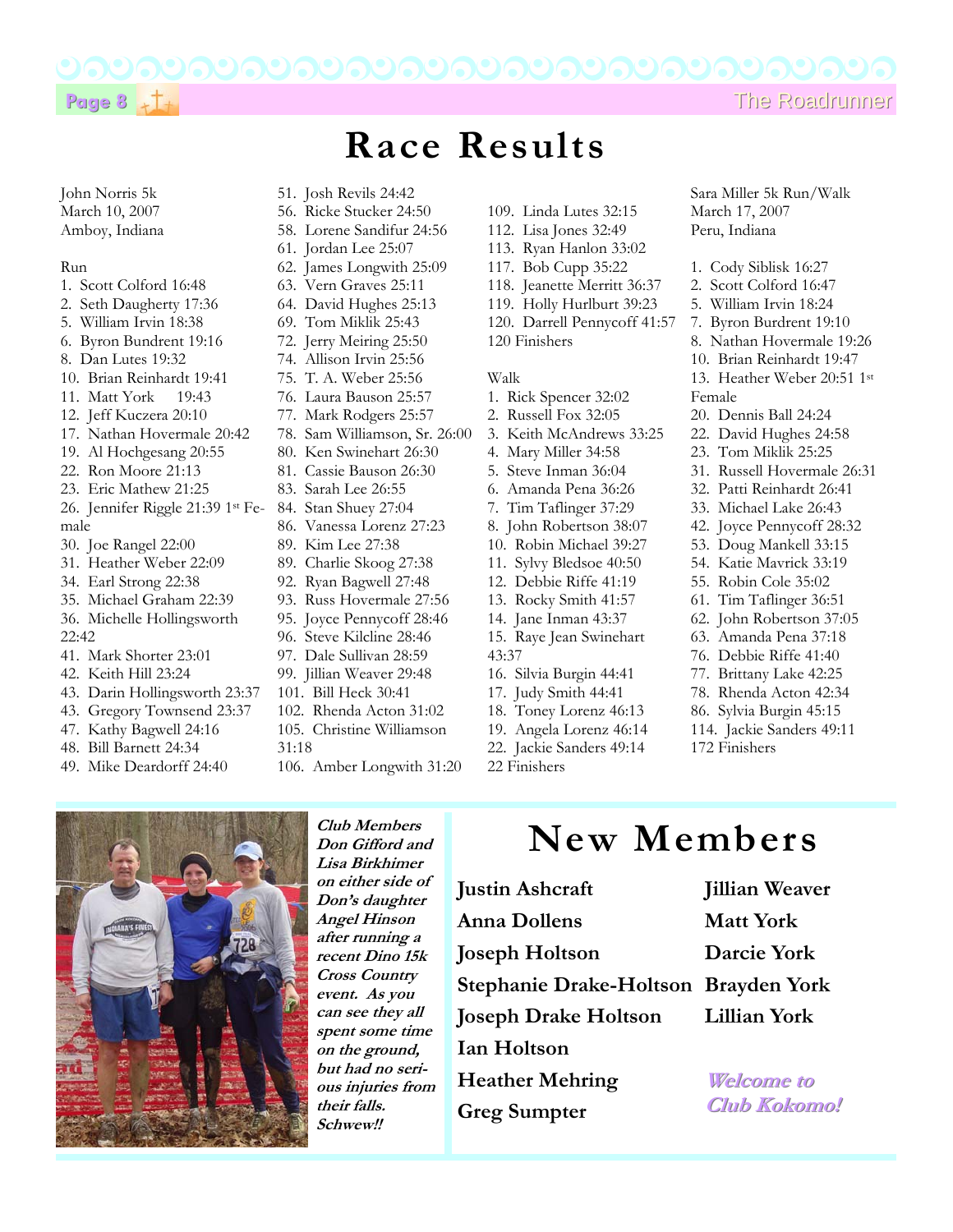

# **2007 Points Standings**

Races scored include the JN Amboy, Old Ben, and any one marathon, half-marathon or volunteer.

#### Runners

13-19 Laura Bauson 1-20 Sarah Lee 1-15 Vanessa Lorenz 1-12 Amber Longwith 1-10

20-24 Holly Hurlburt 1-20

25-29 Kathleen Bagwell 1-20 Allison Irvin 1-15 Jillian Weaver 1-12

30-34 Jeanette Merritt 1-20

35-39 Gina Sheets 1-20M Heather Weber 1-20 Lisa Jones 1-15

40-44 Michelle Hollingsworth 1-20 Patti Reinhardt 1-20M

45-49 Cassie Bauson 1-20

50-54 Lorene Sandifur 1-20 Robin Tetrault 1-20M Christine Williamson 1-15

55-59

Joyce Pennycoff 1-20 Rhenda Acton 1-15

0-12 Joshua Revils 1-20 James Longwith 1-15

13-19 Jordan Lee 1-20

25-29 Seth Daugherty 1-20 Nathan Hovermale 1-15

30-34 William Irvin 1-20 Matt York 1-15 Keith Hill 1-12 Rylan Bagwell 1-10 Ryan Hanlon 1-9

35-39 Jeff Kuczera 1-20 Travis Sheets 1-20H Vernon Graves 1-15 T.A. Weber 1-12

40-44 Dan Lutes 2-40M Brian Reinhardt 2-35M Ron Moore 1-12 Michael Graham 1-10 Darin Hollingsworth 1-9

45-49 Byron Bundrent 1-20 Al Hochgesang 1-15

Eric Mathew 1-12 Mark Rodgers 1-10 Ken Swinehart 1-9 Kim Lee 1-8

50-54 Greg Townsend 2-32M Michael Campbell 1-20M Earl Strong 1-20 Mark Shorter 1-15 Mike Deardorff 1-10 Jerry Meiring 1-9 Russ Hovermale 1-8

55-59 Joe Rangel 1-20 Ricke Stucker 1-15 Tom Miklik 1-12 Charlie Skoog 1-10 Steve Kilcline 1-9

60-64 Bill Barnett 1-20 David Hughes 1-15 Sam Williamson, Sr. 1-12

65-69 Stan Shuey 1-20 Dale Sullivan 1-15 Darrell Pennycoff 1-12

70+ Bill Heck 1-20 Robert Cupp 1-15

Walkers

# **Birthday List**

4/2 Darin Hollinsworth 4/2 Ryan Hanlon 4/4 Mark Webster 4/5 Brian Reinhardt 4/5 Renita Taflinger 4/6 Kevin Starich 4/7 Bill Bauson

4/8 Jillian Weaver

4/10 Steve Wand 4/12 Sarah Bauson 4/13 Mark Rodgers 4/14 Colin Marner 4/15 Grace Bauson 4/16 Tami Moore 4/18 Tim Taflinger 4/18 John Wiles

4/19 Charles Johnson 4/21 Cheryl Marner 4/22 Angela Lorenz 4/22 Jeanette Merritt 4/22 Greg Sumpter 4/25 Lorene Sandifur 4/25 Laurie Kruger 4/26 Karen Jewell

- 4/26 Megan Tetrault
- 4/27 Jerry Land
- 4/27 Scott Stucker
- 4/27 Greg Townsend 4/27 Matt Yarosz
- 4/27 Lisa Robertson
- 4/27 Stephanie Drake-Holtson
- 4/28 Tim Revils

### 49- Mary Miller 1-20 Amanda Pena 1-15 Debbie Riffe 1-12 Jane Inman 1-10 Raye Jean Swinehart 1-9

50+ Sylvy Bledsoe 1-20 Sylvia Burgin 1-15 Judy Smith 1-12 Angela Lorenz 1-10

49- Steve Inman 1-20

50+ Keith McAndrews 3-52MH Rick Spencer 1-20 Russell Fox 1-15 Tim Taflinger 1-10 John Robertson 1-9 Robin Michael 1-8 Rocky Smith 1-7 Toney Lorenz 1-6 Jackie Sanders 1-5

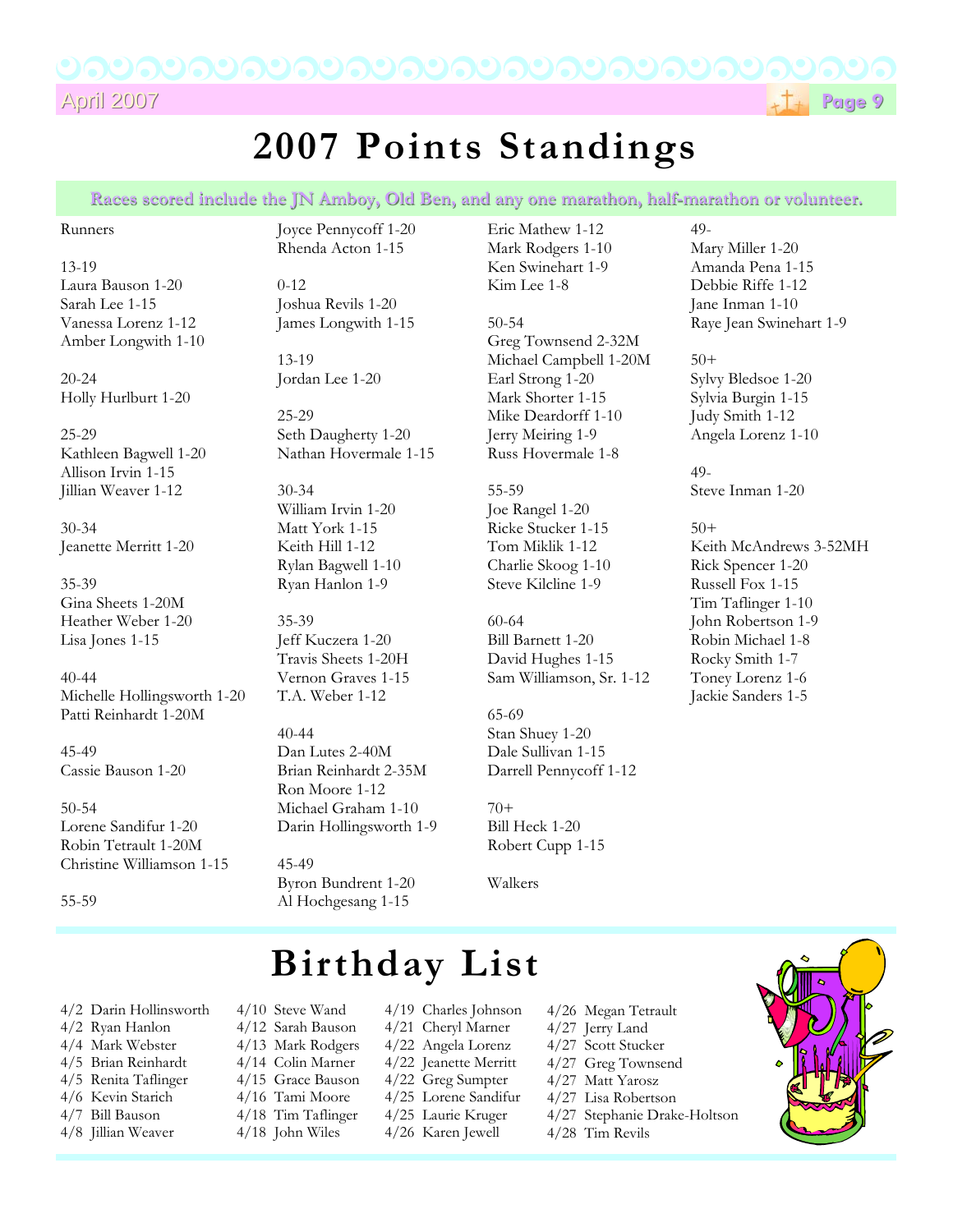

**Page 10** The Roadrunner The Roadrunner

# **Meeting Minutes**

Club Kokomo Road Runners Meeting March 5, 2007

Members Present: Will Irvin, Mark Shorter, Brian Reinhardt, NEW BUSINESS Jack Sanders, Cindy Sanders, Charlie Skoog, Sylvia Burgin, Joyce Pennycoff, Stan Shuey, Milt Brown

Treasurer Mark Shorter opened the meeting at 6:10 P.M.

## REPORTS

Financial Report given by Mark Shorter

### OLD BUSINESS

Walking Bib Numbers

that day

Looking into purchasing separate bibs for walkers Voted to do so in last meeting Will order 400 runner and 200 walker bibs in two different colors

### Old Ben 5k

Will use tag board system

- Greg Townsend will build an easel for board Club voted unanimously in favor of reimbursing Greg for cost
- Will use CKRR timers Stan Shuey volunteered our timer
- Club voted 8-1 in favor of. Practice Race on March 14 at 5:30 P.M.

Ultimate Challenge Discussion of last minute details for sign-up

Hall of Fame Committee Propsed change to constitution Hall of Fame Committee to include H of F members only Voted unanimously in favor of. Will vote for confirmation at next meeting Sponsors McGonigal will sponsor for \$1000 Committee Report given by Charlie Skoog Still need to determine a more offical sponsorship committee Will will include more information in "From the President" Charlie volunteered to chair the committee Club Records Can a club member set an age group records in a different category, i.e. runner vs walker? Voted 5-3 in favor that they can with 2 abstains

Brian motioned to adjourn. Charlie seconded. Meeting adjourned at 7:30.

Runners/Walkers can register at pre-registered price Sycamore Pizza Hut. Please arrive at 5:30 if you intend to eat. Next meeting scheduled for April 2, 2007 at 6:00 at the West

# **WANTED: Baby-Sitter**

Who: Anyone interested in watching a few kids during club races.

When: Any club race. It would not have to be at every race but if you are interested in one race or just an occasional race let me know.

There are several families that are looking for someone who might be interested in earning a little extra cash and watching a few kids during the clubs races. Please call Heather Weber at 765-455-2904.



# **Mini Packet Pick-up Available**

For those of you who would like Robin Cole to pick up your Mini-marathon packet for you be sure to get the back page of your pamphlet to her by Wednesday, May 2, in Highland Park. The earlier you get the page to her the easier it is for her so don't wait until the last minute. Robin is available most Wednesday nights in Highland Park since she runs with the Wednesday night group at 5:30. Please include your phone number on the page in case she needs to contact you. You can pick up your packet any time on Friday, May 4 on the Tetrault's front porch. The Tetrault's live in the large brick home behind the maintenance garage in Highland Park.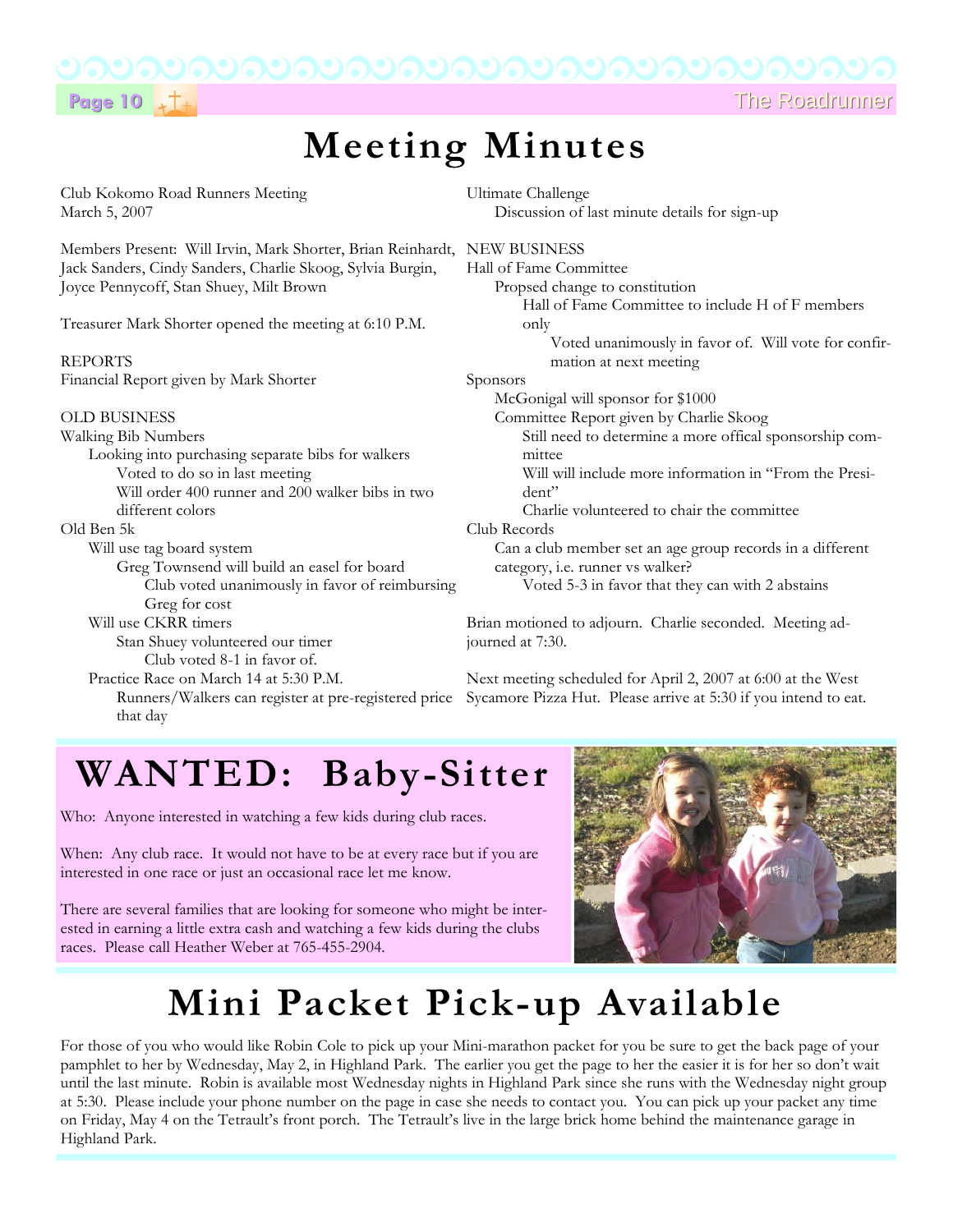## April 2007 April 2007**Page 11**

# **2007 Race Calendar**

March 31 CK Ultimate 10m run or 5m Run/Walk Time: 9 AM Location: Logansport, IN

April 21 Race for the Cure 5K Run/Walk Time: 9 AM Location: Indianapolis, IN 10 points for each finisher

May 12 (May be canceled) CKRR 5K Trail Run/ Walk Time: 8 AM Location: Peru River Walk

May 19 Norris Insurance 4M Run/ 3M Walk Time: 8 AM Location: Jackson Morrow Park

May 26 Composer Classic 5K Run/Walk Time: 9 AM Location: Highland Park (Former Symphony Run in September)

June 2 Helping Hands 5KRun/ Walk Time: 8 AM Location: Sharpsville, IN

June 9 Norris Insurance 5 Mile Run/ 5K Walk Time: 8 AM Location: Greentown, IN

June 15-16 Relay for Life Location: Kokomo High School

June 23 Race for Grace 5K Run Time: 8 AM Location: Logansport, IN

June 30 Haynes-Apperson 4 Mile Run/3 Mile Walk Time: 8 AM Location: Memorial Gym, Kokomo

July 14 Iron Horse 4 Mile Run/ 3 Mile Walk Time: 8 AM Location: Logansport, IN

July 21 Panther Prowl 4 Mile Run/5k Walk Time: 8 AM Location: Western H.S., Russiaville

August 4 Norris Insurance 5K Run/ Walk Time: 8 AM Location: Converse, IN

August 11 CKRR Age-Graded 4 Mile Run & 5K Walk Time: 8 AM Location: Highland Park

Sept 16 Club Kokomo 5 Mile Run/5k Walk Time: 2 PM Location: Nickel Plate Trail, Peru (non-points)

September 22 BeeBumble 5k-10k Run/5k Walk Time: 8 AM Location: Burnetsville, IN

October 6 Cole Porter 5k-15K Run/5k Walk Time: 8:30 AM Location: Peru, IN

October 20 Norris Insurance 5 Mile Run/ 5K Walk Time: 9 AM Location: Bunker Hill, IN

November 4 Run the Mounds 5m Run/Walk Time: 2 PM Location: Anderson, IN

November 10 CKRR 4 Mile Run/ 5K Walk Time: 9 AM Location: McKinley School

November 22 CKRR Thanksgiving Day Fun Run Time: 8 AM Location: Highland Park (Non Points)

December 2 CKRR Charity Run 5K Time: 2 PM Location: UAW Local 292 (20 pts each finisher)

December 31 New Years Eve 5k Run/Walk Time: 2 PM Location: UAW Local 292

# **Other Races**

April 14 Shoe Sucker 7 (7.3 mile run) Time: 9 AM Location: Huntington Reservoir Rick Beemer (260) 356-6338

April 15 Best Buddies 5k Time: 9 AM Location: Indiana State Museum, Downtown Indy Don Carr (317) 733-3300

April 28 Velocity Sports Performance 5k and 10k Time: 8 AM Location: Carmel, IN Ali Crawford 317.848.5867

May 19 Warbird Brewing Co. 10k Time: 10 AM Location: 10515 Majic Port Lane, FW Jon Beasley luv4beer99@yahoo.com Phone: (260) 413-3822 http://www.warbirdbrewing.com/ home/home.htm